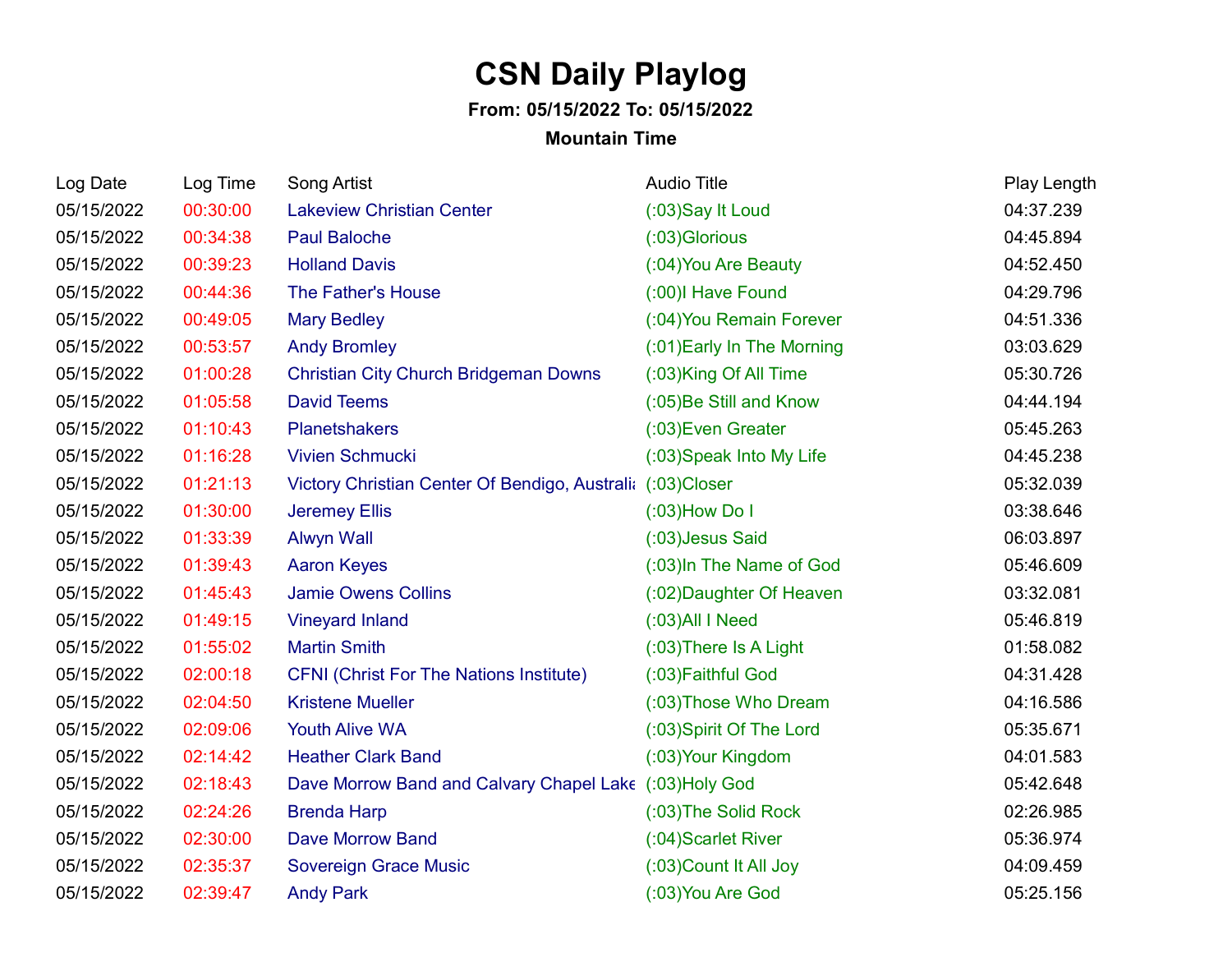| 05/15/2022 | 02:45:13 | Louise Fellingham                                                    | $(.03)$ I Will Say                                      | 04:09.036 |
|------------|----------|----------------------------------------------------------------------|---------------------------------------------------------|-----------|
| 05/15/2022 | 02:49:22 | <b>Planetshakers</b>                                                 | (:03) Now And Forever                                   | 05:47.496 |
| 05/15/2022 | 02:55:09 | <b>David Crowder Band</b>                                            | (:03) We Won't Be Quiet                                 | 01:51.066 |
| 05/15/2022 | 03:00:28 | <b>Jeff Searles</b>                                                  | (:03) Draw Near To Me                                   | 05:36.977 |
| 05/15/2022 | 03:06:05 | <b>Satellite</b>                                                     | $(03)$ Stay                                             | 04:54.754 |
| 05/15/2022 | 03:11:00 | <b>Dave Morrow Band</b>                                              | $(03)$ Refuge                                           | 05:50.855 |
| 05/15/2022 | 03:16:50 | <b>Vineyard Nashville</b>                                            | (:03) Holy Father                                       | 05:36.745 |
| 05/15/2022 | 03:22:27 | <b>Crystal Lewis</b>                                                 | (:04) You'll Be Back For Me                             | 04:20.095 |
| 05/15/2022 | 03:30:32 | <b>Noel and Tricia Richards</b>                                      | (:23) To Be in Your Presence Leaning on the I 05:42.133 |           |
| 05/15/2022 | 03:36:14 | <b>Beth Couslon</b>                                                  | (:03) This Is Our God                                   | 05:40.899 |
| 05/15/2022 | 03:41:55 | <b>Jeffrey B Scott</b>                                               | (:03) Cry For Mercy                                     | 05:50.749 |
| 05/15/2022 | 03:47:46 | <b>Chris Tomlin</b>                                                  | (:03) How Great Is Our God                              | 04:18.988 |
| 05/15/2022 | 03:52:05 | <b>Priscilla Miller</b>                                              | $(03)$ Holy                                             | 04:38.458 |
| 05/15/2022 | 04:00:30 | <b>Andy Bromley</b>                                                  | (:04) My Troubled Soul (Praise The Mighty Na 04:50.396  |           |
| 05/15/2022 | 04:05:20 | <b>Darlene Zschech</b>                                               | (:02) Shadow Of Your Wings                              | 05:37.971 |
| 05/15/2022 | 04:10:58 | Vineyard (Minneapolis, MN)                                           | (:04) If You Say Go                                     | 05:26.605 |
| 05/15/2022 | 04:16:25 | Rachel Bablonia                                                      | (:14) Acceptable In Your Sight                          | 02:59.596 |
| 05/15/2022 | 04:19:24 | Victory Christian Center Of Bendigo, Australia (:04) There's A Place |                                                         | 04:37.568 |
| 05/15/2022 | 04:24:02 | <b>Vineyard-Female</b>                                               | (:02) Lord I Am Coming                                  | 02:54.660 |
| 05/15/2022 | 04:30:24 | Jamie Hill                                                           | (:03) Lord I Receive Your Love                          | 05:42.114 |
| 05/15/2022 | 04:36:06 | <b>Helena McNeill</b>                                                | (:03) Hands of Grace                                    | 04:24.467 |
| 05/15/2022 | 04:40:30 | <b>Brian Doerksen</b>                                                | (:10) Faithful One                                      | 06:30.126 |
| 05/15/2022 | 04:47:00 | <b>Planetshakers</b>                                                 | $(0.04)$ Burn                                           | 06:21.911 |
| 05/15/2022 | 04:53:22 | <b>Ryan Stevenson</b>                                                | $(0.00)$ It Is You                                      | 03:17.082 |
| 05/15/2022 | 10:00:14 | Christian City Church Oxford Falls, Australia                        | (:03) Faithful                                          | 05:41.649 |
| 05/15/2022 | 10:05:56 | YFriday                                                              | $(03)$ Here                                             | 05:40.249 |
| 05/15/2022 | 10:11:36 | <b>Christian City Church Ryde</b>                                    | $(0.03)$ Eternity                                       | 05:18.599 |
| 05/15/2022 | 10:16:54 | Passion                                                              | (:02) All Creatures of Our God and King                 | 05:33.580 |
| 05/15/2022 | 10:22:28 | <b>Planetshakers</b>                                                 | (:03) Your Glory                                        | 05:54.584 |
| 05/15/2022 | 10:35:16 | <b>Christian City Church Oxford Falls</b>                            | (:03)I Will Magnify You                                 | 05:35.982 |
| 05/15/2022 | 10:40:52 | <b>Robin Mark</b>                                                    | $(0.03)$ All Is Well                                    | 05:21.020 |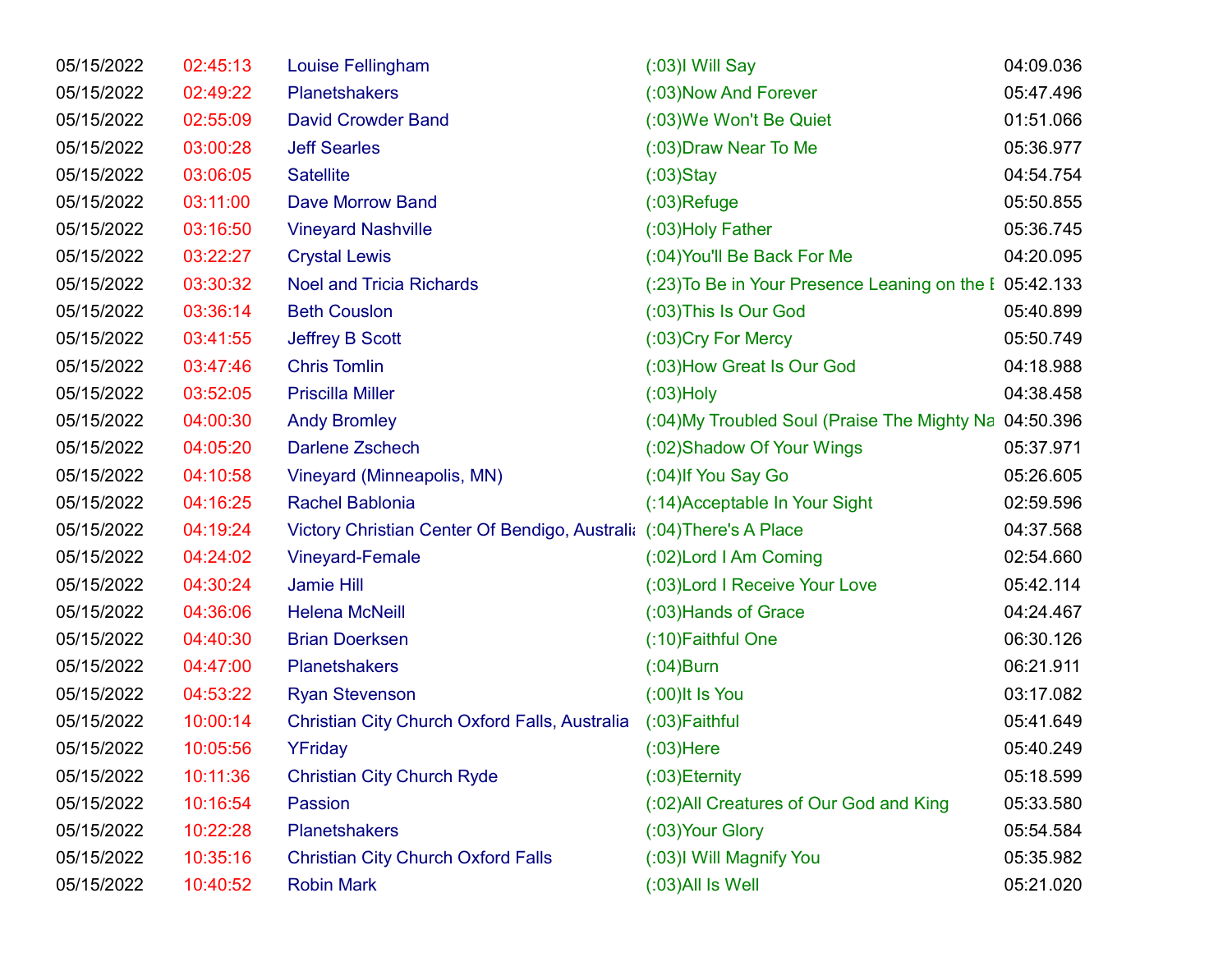| 05/15/2022<br>10:58:08<br>05/15/2022<br>11:02:58<br>11:08:45<br>05/15/2022<br>05/15/2022<br>11:13:02<br>11:17:12<br>05/15/2022<br>05/15/2022<br>11:19:45<br>05/15/2022<br>11:25:47<br>05/15/2022<br>11:31:59 | <b>Shane Horner</b><br><b>Tommy Walker</b><br>The King's Centre (Aldershot, UK)<br><b>Christian City Church Youth</b><br>Calvary Chapel Fort Lauderdale, FL<br><b>Christian City Church Ryde</b><br><b>Vineyard Winnipeg Centre</b><br>Vineyard (Minneapolis, MN)<br><b>Russ Hughes</b><br><b>Graham Kendrick</b> | $(03)$ All I Want<br>(:03) Thank You For Loving Me<br>(:03) Will Come To The Waters (All)<br>$(.36)$ Thank You<br>$(0.00)$ O Most High<br>(:01)Into Your Presence<br>$(03)$ Soul<br>(:04) If You Say Go<br>(:03) Let Every Step We Take | 04:10.818<br>05:46.911<br>04:17.015<br>04:09.925<br>01:10.908<br>06:02.427<br>06:11.380<br>05:26.587 |
|--------------------------------------------------------------------------------------------------------------------------------------------------------------------------------------------------------------|-------------------------------------------------------------------------------------------------------------------------------------------------------------------------------------------------------------------------------------------------------------------------------------------------------------------|-----------------------------------------------------------------------------------------------------------------------------------------------------------------------------------------------------------------------------------------|------------------------------------------------------------------------------------------------------|
|                                                                                                                                                                                                              |                                                                                                                                                                                                                                                                                                                   |                                                                                                                                                                                                                                         |                                                                                                      |
|                                                                                                                                                                                                              |                                                                                                                                                                                                                                                                                                                   |                                                                                                                                                                                                                                         |                                                                                                      |
|                                                                                                                                                                                                              |                                                                                                                                                                                                                                                                                                                   |                                                                                                                                                                                                                                         |                                                                                                      |
|                                                                                                                                                                                                              |                                                                                                                                                                                                                                                                                                                   |                                                                                                                                                                                                                                         |                                                                                                      |
|                                                                                                                                                                                                              |                                                                                                                                                                                                                                                                                                                   |                                                                                                                                                                                                                                         |                                                                                                      |
|                                                                                                                                                                                                              |                                                                                                                                                                                                                                                                                                                   |                                                                                                                                                                                                                                         |                                                                                                      |
|                                                                                                                                                                                                              |                                                                                                                                                                                                                                                                                                                   |                                                                                                                                                                                                                                         |                                                                                                      |
|                                                                                                                                                                                                              |                                                                                                                                                                                                                                                                                                                   |                                                                                                                                                                                                                                         |                                                                                                      |
| 05/15/2022<br>11:37:25                                                                                                                                                                                       |                                                                                                                                                                                                                                                                                                                   |                                                                                                                                                                                                                                         | 05:35.669                                                                                            |
| 05/15/2022<br>11:43:01                                                                                                                                                                                       |                                                                                                                                                                                                                                                                                                                   | (:03) Alleluia Alleluia                                                                                                                                                                                                                 | 03:52.943                                                                                            |
| 05/15/2022<br>11:46:54                                                                                                                                                                                       | <b>Suncoast Christian Outreach Centre</b>                                                                                                                                                                                                                                                                         | $(03)1000$ Hallelujahs                                                                                                                                                                                                                  | 05:54.459                                                                                            |
| 05/15/2022<br>11:52:48                                                                                                                                                                                       | <b>MercyMe</b>                                                                                                                                                                                                                                                                                                    | (:04) Cannot Say Enough                                                                                                                                                                                                                 | 03:59.615                                                                                            |
| 05/15/2022<br>15:00:05                                                                                                                                                                                       | The Way                                                                                                                                                                                                                                                                                                           | (:03) You're Caught In A World                                                                                                                                                                                                          | 04:02.597                                                                                            |
| 05/15/2022<br>15:04:07                                                                                                                                                                                       | <b>Mark McCoy and Andy Park</b>                                                                                                                                                                                                                                                                                   | (:03)I See The Lord                                                                                                                                                                                                                     | 05:45.714                                                                                            |
| 05/15/2022<br>15:09:53<br><b>Majesty</b>                                                                                                                                                                     |                                                                                                                                                                                                                                                                                                                   | (:02) In Your Presence                                                                                                                                                                                                                  | 06:03.351                                                                                            |
| 15:16:02<br>05/15/2022                                                                                                                                                                                       | <b>Chris Tomlin</b>                                                                                                                                                                                                                                                                                               | $(07)$ All To Us                                                                                                                                                                                                                        | 06:00.712                                                                                            |
| 15:22:03<br>05/15/2022                                                                                                                                                                                       | <b>Andy Bromley</b>                                                                                                                                                                                                                                                                                               | (:12)As The Light Of The Sun                                                                                                                                                                                                            | 03:19.159                                                                                            |
| 05/15/2022<br>15:25:22                                                                                                                                                                                       | <b>Tim Hughes</b>                                                                                                                                                                                                                                                                                                 | (:04) Here I Am To Worship                                                                                                                                                                                                              | 05:04.835                                                                                            |
| 05/15/2022<br>15:30:35                                                                                                                                                                                       | <b>Brooke Fraser Ligertwood</b>                                                                                                                                                                                                                                                                                   | $(0.05)$ Hosanna                                                                                                                                                                                                                        | 05:50.442                                                                                            |
| 05/15/2022<br>15:36:26                                                                                                                                                                                       | <b>Vineyard UK</b>                                                                                                                                                                                                                                                                                                | (:05) Adore Him (Featuring Samuel Lane)                                                                                                                                                                                                 | 05:52.484                                                                                            |
| 05/15/2022<br>15:42:18<br>Worthy                                                                                                                                                                             |                                                                                                                                                                                                                                                                                                                   | (:04) Worthy/Let All I Do                                                                                                                                                                                                               | 05:58.414                                                                                            |
| 05/15/2022<br>15:48:16                                                                                                                                                                                       | <b>Cheri Keaggy</b>                                                                                                                                                                                                                                                                                               | (:01) His Banner Over Me                                                                                                                                                                                                                | 04:46.130                                                                                            |
| 05/15/2022<br>15:53:03                                                                                                                                                                                       | The Way                                                                                                                                                                                                                                                                                                           | (:03) Days Of Noah                                                                                                                                                                                                                      | 03:46.849                                                                                            |
| 05/15/2022<br>18:30:01                                                                                                                                                                                       | <b>Lindell Cooley</b>                                                                                                                                                                                                                                                                                             | (:03) Healing In Your Glory                                                                                                                                                                                                             | 05:45.491                                                                                            |
| 05/15/2022<br>18:35:47<br>YFriday                                                                                                                                                                            |                                                                                                                                                                                                                                                                                                                   | $(03)$ Here                                                                                                                                                                                                                             | 05:40.228                                                                                            |
| 05/15/2022<br>18:41:30                                                                                                                                                                                       | <b>New Life Church</b>                                                                                                                                                                                                                                                                                            | (:02) This Is Our God                                                                                                                                                                                                                   | 05:35.881                                                                                            |
| 05/15/2022<br>18:47:06                                                                                                                                                                                       | <b>Robert Critchley</b>                                                                                                                                                                                                                                                                                           | (:04) My Troubled Soul (Praise The Mighty Na 05:51.522                                                                                                                                                                                  |                                                                                                      |
| 05/15/2022<br>18:52:57                                                                                                                                                                                       | <b>Hatfield Christian Church</b>                                                                                                                                                                                                                                                                                  | (:03) Hear The Voice Of The Lord                                                                                                                                                                                                        | 04:03.190                                                                                            |
| 05/15/2022<br>19:40:02                                                                                                                                                                                       | <b>Robin Mark</b>                                                                                                                                                                                                                                                                                                 | (:03) Take Us To The River                                                                                                                                                                                                              | 06:33.960                                                                                            |
| 05/15/2022<br>19:46:36<br>Vineyard                                                                                                                                                                           |                                                                                                                                                                                                                                                                                                                   | (:01) For Your Mercy/Ancient King                                                                                                                                                                                                       | 05:10.740                                                                                            |